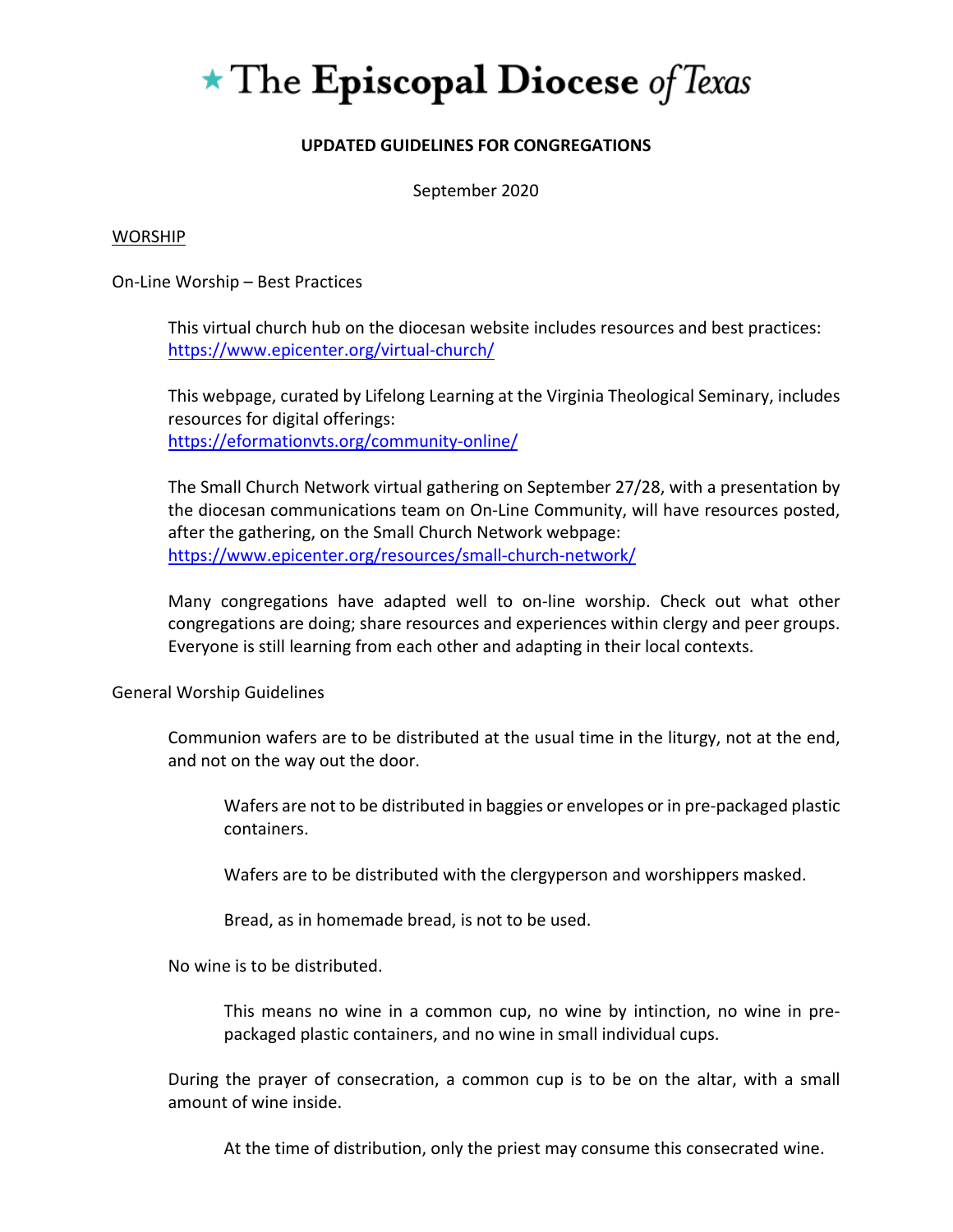The priest is to be masked during the leadership of the service, the prayer of consecration, and the distribution of wafers.

The priest or deacon is to be masked during the reading of the Gospel, the sermon, and the announcements – that is, unless distancing (minimum of 10 feet, since speaking right at people) can be maintained from the nearest person.

Laity in worship leadership are to be masked. They are to remain masked during the reading of the lessons and prayers of the people – that is, unless distancing (minimum of 10 feet, since speaking right at people) can be maintained from the nearest person.

If multiple persons are speaking unmasked and distanced at a minimum of 10 feet from the nearest person (such as the lector, then the preacher), they should speak from different locations (such as a lectern, then a separate pulpit).

Clergy who officiate at multiple services on a Sunday, and are exposed to many people, might wish to take a break from officiating in person, and, for the next week, to take care to protect others with whom they have had in person contact.

#### Indoor Worship

Prior guidelines stated a limit of 50 people per worship service.

Now, attendance limitations may be based upon the combined limitations of several factors, including maintaining of physical distancing of 6 feet between individuals/households, amount of space in the church, and adherence to the guidance of local authorities.

For some churches, this will result in a limitation on attendance to less than 50; for churches with a larger church building, it may result in a limitation of more than 50. For congregations who are just resuming in-person worship, it may be wise to start at 50 or fewer per worship service, then add from there.

#### Outdoor Worship

As in the courtyard or outdoor altar area at the church; or as in parks, yards, small groups not gathering at the church

Limits on attendance – none. The key is that everyone is masked and physical distancing of 6 feet between individuals/households is maintained.

#### Drive-In Worship

Similar to a drive-in movie, with audio of service broadcast on car radios, communion elements passed out to cars. This type of service is discouraged, as it individualizes the service, instead of a more corporate experience. Sitting in the car is private space, not corporate space.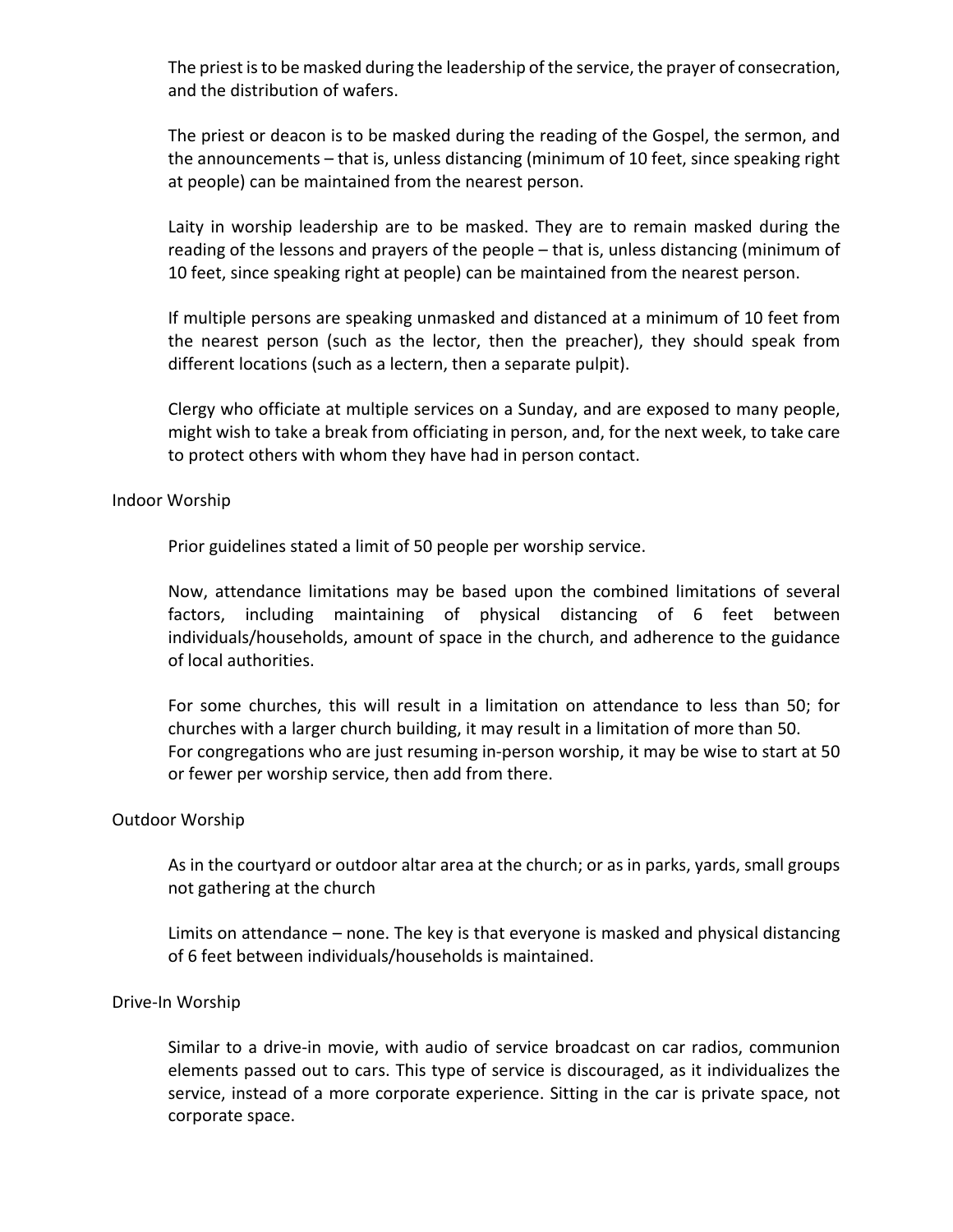Instead, consider holding this kind of service during good weather in the early morning or late evening, with people gathering in lawn chairs outside their cars in a parking lot, listening to an officiant up front, definitely being outside their cars to pray the Lord's Prayer together, then people distanced to receive the wafer.

#### Drive-By Worship

As in viewing on-line worship, then later driving by the church or parking lot to pick up the communion element of a wafer.

This is not allowed, for many theological reasons.

## Spiritual Communion

As in a prayer of "Spiritual Communion" right after consecration of elements or with the post-Communion prayer, in an on-line worship service.

This practice has generated many questions; most liturgical scholars have taken more positions against this practice, rather than endorse it.

This practice confuses our understanding of the Body. Phrases in such prayers of "Spiritual Communion" emphasize the individual ("My Jesus" and "I cannot at this time receive") instead of emphasizing the corporate nature of Communion ("Our Father").

## Virtual Eucharists

As in the priest consecrates communion elements on-line, while laity at home have bread and wine in front of their screen, to be "consecrated virtually" and then consumed.

This is not allowed, for many theological reasons.

#### Bishops' Visitations

As we begin to regather, in general, until further notice, the bishops in the Diocese of Texas will not be physically present for indoor worship services in congregations.

Bishops will continue to keep their original visitation schedule, and consult with rectors, vicars, and heads of congregations about "how to be with you" in worship, which could include outdoor in-person worship, or to be virtually present through a pre-recorded sermon, message to the congregation, participate in Facebook live, etc.

The bishops wish for their presence (on-line or otherwise) to be helpful and a source of comfort and solidarity with congregations.

Within the above constraints, the bishops will operate in accordance with the approved re-opening plans for each congregation and the guidance of local health officials.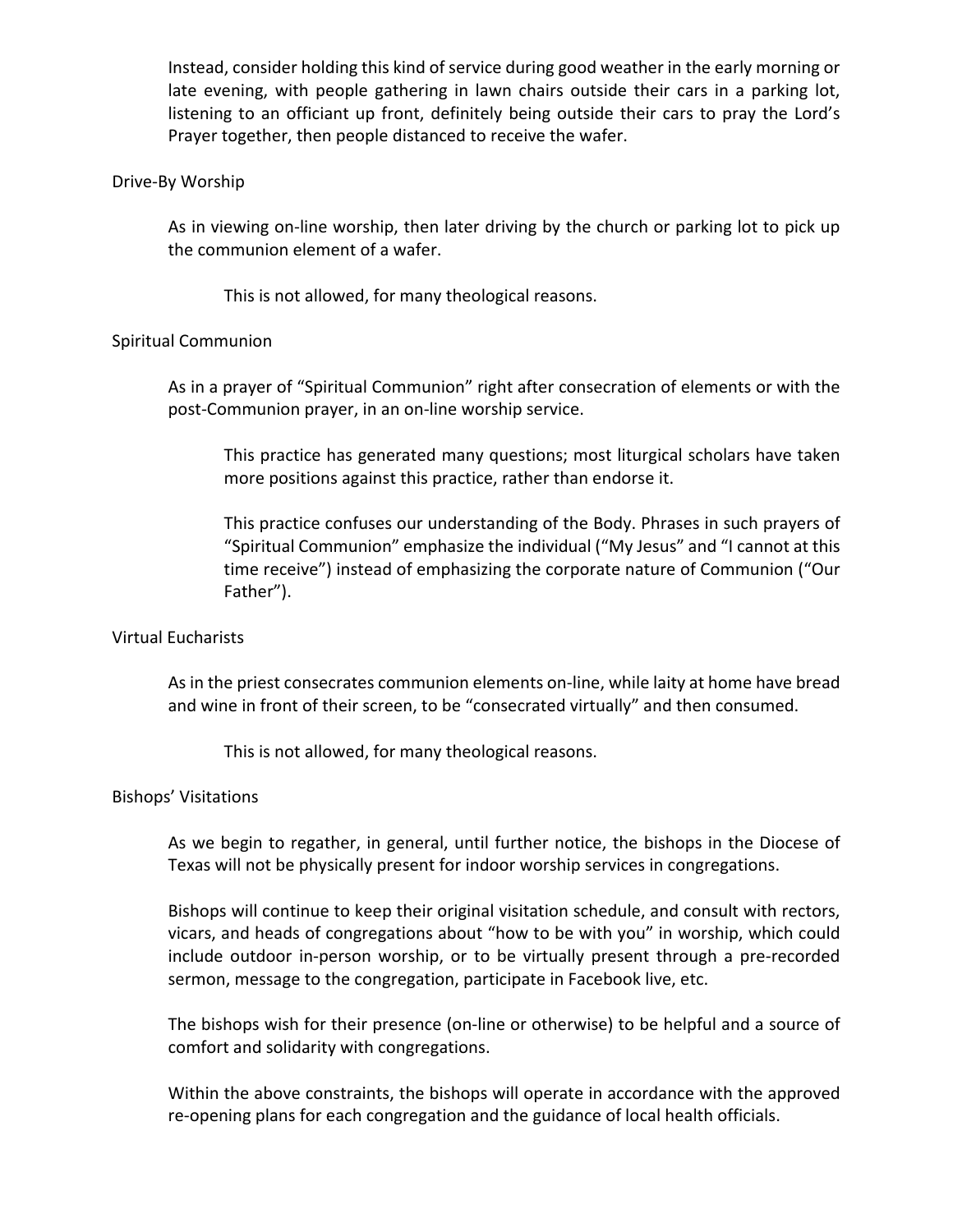In connection with the visitation, the bishop will schedule connection time with clergy and vestries/bishop's committees, mostly using virtual technology.

## Confirmations

Confirmations and the physical presence of a bishop require a pastoral load and effort by clergy and the congregation, when we are just now beginning to regather in person. Therefore, confirmations may be considered on a case by case basis, with hope for more regular confirmations beginning in Advent.

Confirmations will take place in an outdoor worship service, taking into consideration the capabilities for physical distancing, with only the confirmands and one presenter/sponsor for each confirmand.

Everyone is to be masked and distanced.

Details will be worked out between the officiating bishop and the rector/head of congregation, in accordance with the approved re-opening plans for each congregation and the guidance of local health officials.

## Ordinations

Limits on attendance – 50, yet this may be modified based on the size of the worship space, whether it may be conducted outdoors, and taking into consideration the capabilities for physical distancing.

Everyone is to be masked and distanced.

Details will be worked out between the ordaining bishop and rector/head of congregation, in accordance with the approved re-opening plans for each congregation and the guidance of local health officials.

#### Weddings – Inside the Church

Prior guidelines stated a limit to the number of people in attendance.

Now, attendance limitations may be based upon several factors, including maintain physical distancing of 6 feet between individuals/households, amount of space in the church, and adherence to the guidance of local authorities.

The couple should have a guest list available, in case contact tracing is needed.

Weddings – Outside the Church, such as the church courtyard

Limits on attendance – maintain physical distancing of 6 feet between individuals/households. Masking and distancing are key.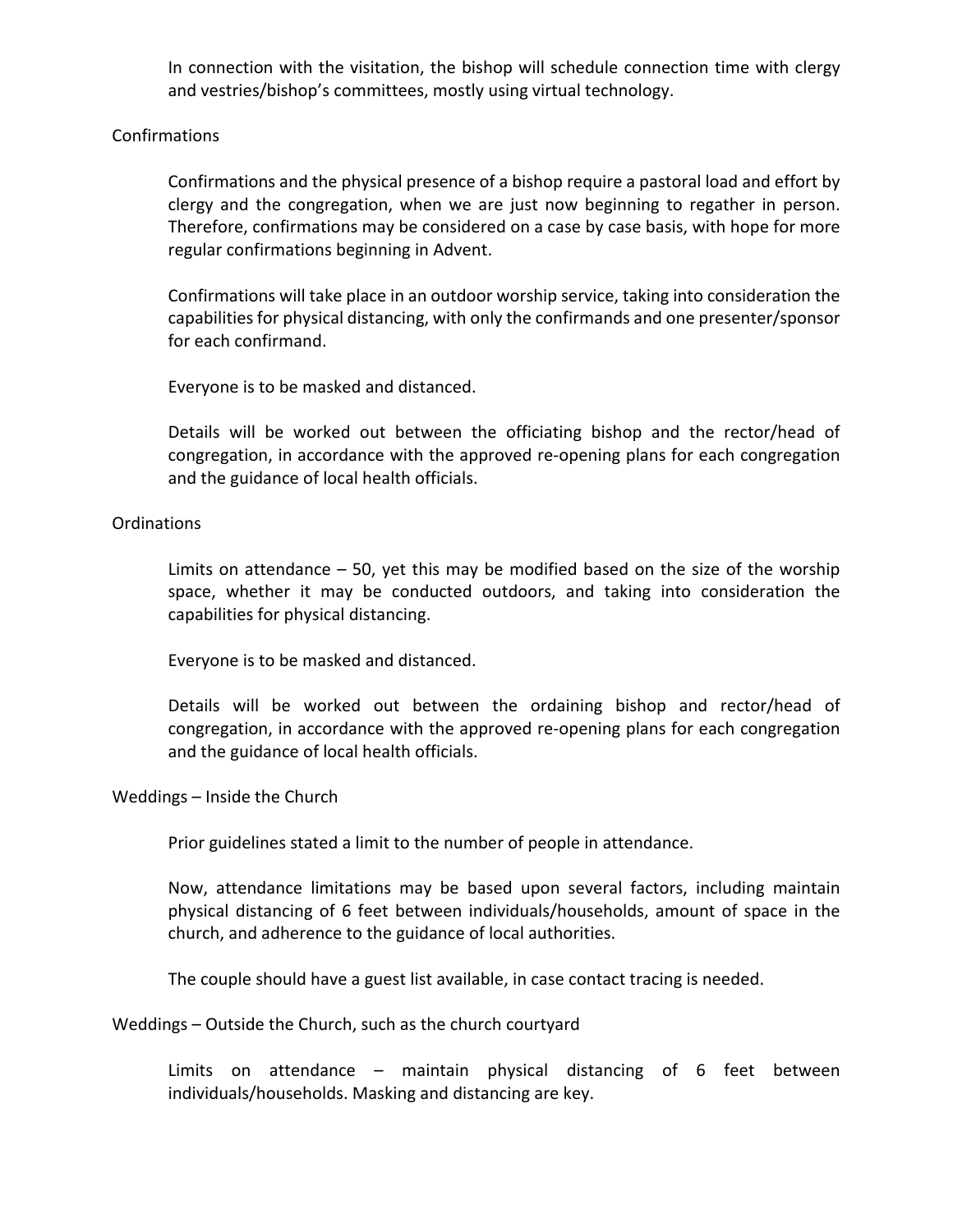Weddings – Outdoor Venues, such as a commercial wedding site like a vineyard

Follow the local protocols for the site; the officiant must determine their own comfort level with the protocols utilized by the venue. Masking and distancing are key.

Funerals – Inside the Church

Prior guidelines stated a limit to the number of people in attendance.

Now, attendance limitations may be based upon several factors, including maintaining physical distancing of 6 feet between individuals/households, amount of space in the church, and adherence to the guidance of local authorities.

The family should have a guest list available, in case contact tracing is needed.

Funerals – Outside Locations, such as at the graveside

Limits on attendance – maintain physical distancing of 6 feet between individuals/households. Masking and distancing are key.

#### HOME VISITS

Homebound Visits, by the Clergy

Conduct outside, if possible. If indoor, limit time to less than 10 minutes.

Masking and physical distancing are key.

Other Pastoral Visits, such as at hospitals, senior living facilities

Abide by the local regulations.

Masking and physical distancing are key.

#### Home Communion, by the Clergy

Conduct outside, if possible. If indoor, limit time to less than 10 minutes.

No wine is to be distributed.

Masking and physical distancing are key.

Lay Eucharistic Visitors (LEVs) to Homes, utilizing LEV liturgy

Conduct outside, if possible. If indoor, limit time to less than 10 minutes.

Masking and physical distancing are key.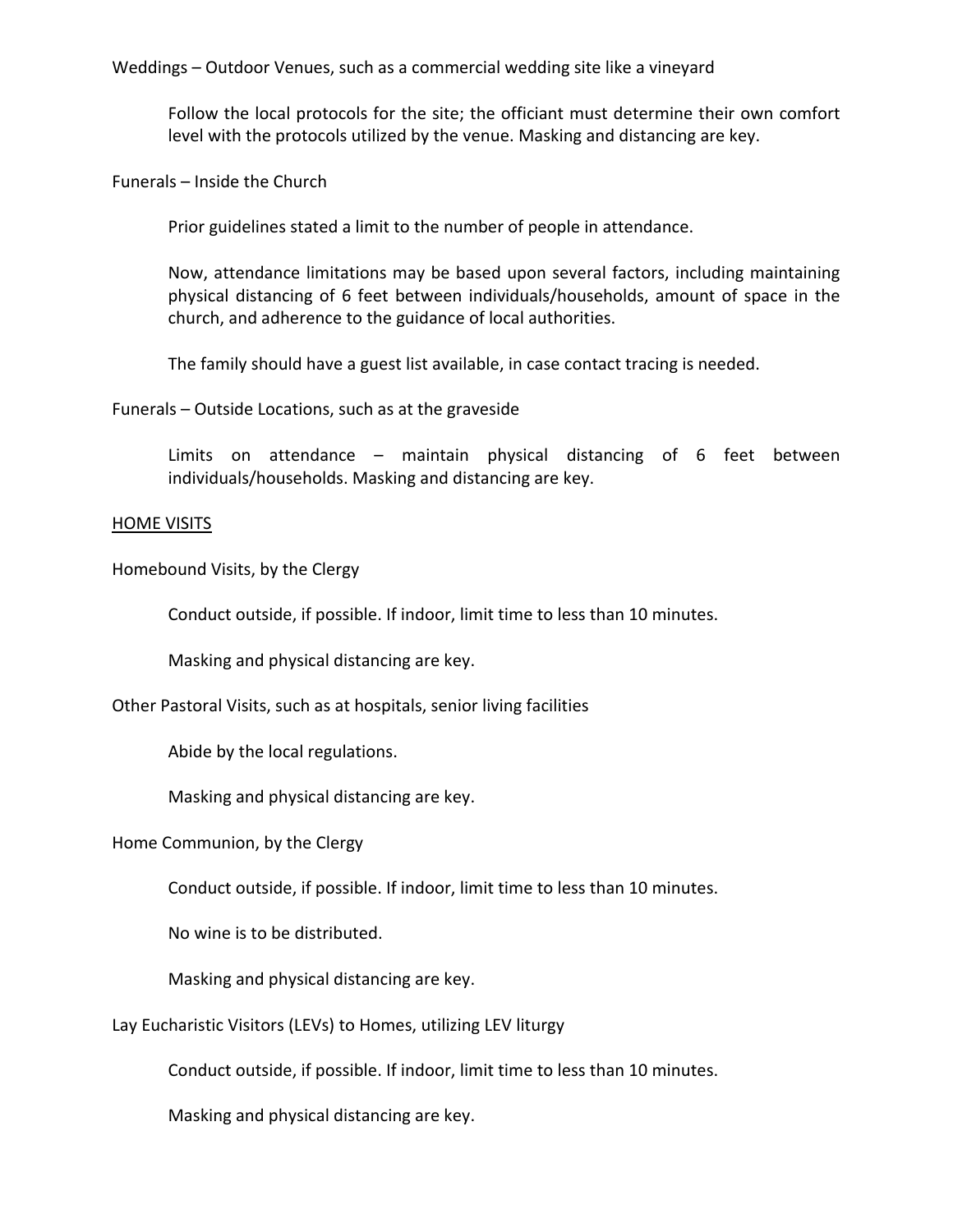Communion elements, such as wafers, are not to be distributed in baggies or envelopes, and they are not to be mailed to the home or dropped off in the mailbox or front porch.

No wine is to be distributed.

Additional training of LEVs conducted by the clergy will be needed before lay eucharistic visitations can resume. In this training, there is to be a clear commitment from the LEV, regarding assurance of non-exposure to Covid-19 in the last 14 days, masking protocols, limiting of time of the visit to less than 10 minutes, preference for outdoors, no wine to be involved, care when distributing bread/wafer.

## MUSIC

Consultation has been provided by Dr. Marty Wheeler Burnett, who is the President of the Association of Anglican Musicians, as well as Associate Professor of Church Music at the Virginia Theological Seminary.

Consultation has also been provided by the three music professionals on the Diocese of Texas Liturgical Commission:

Mr. Jackson Hearn – Good Shepherd, Kingwood Dr. Monique Ingalls – Baylor University, Waco Dr. Linda Patterson – St. Andrew's, Bryan.

From most sources, congregational singing indoors is still strongly discouraged.

From the Center for Congregational Song:

"As of today, we continue to err on the side of caution, not because we are fearful but because we are faithful. We believe that the health and lives of congregations across the U.S. are more important than any single act of music-making. God calls us to love and care for our neighbors. There will be a time we can sing together in our churches again, but the two studies [referenced in the source below] do not provide scientific evidence that it is safe for a congregation to do so right now. They should give us hope, but they should not give us permission. The scientists leading the studies have said as much. So please reference these studies and continue to look for updates. But do not be fooled or allow yourselves to read those studies as scientific proof that there are risk-free ways of singing together."

Source: [https://congregationalsong.org/covid-19-singing-an-update-based-on](https://congregationalsong.org/covid-19-singing-an-update-based-on-current-research/)[current-research/](https://congregationalsong.org/covid-19-singing-an-update-based-on-current-research/)

Below is a link to the summary of current recommendations from the National Federation of State High School Associations (NFHS) research project, the study sponsored by a coalition of music organizations, including the Association of Anglican Musicians (AAM): [https://anglicanmusicians.org/wp-content/uploads/2020/08/COVID-19-Aug\\_2020.pdf](https://anglicanmusicians.org/wp-content/uploads/2020/08/COVID-19-Aug_2020.pdf)

The key components to the recommendations focus on: masks, time, distancing, and air flow.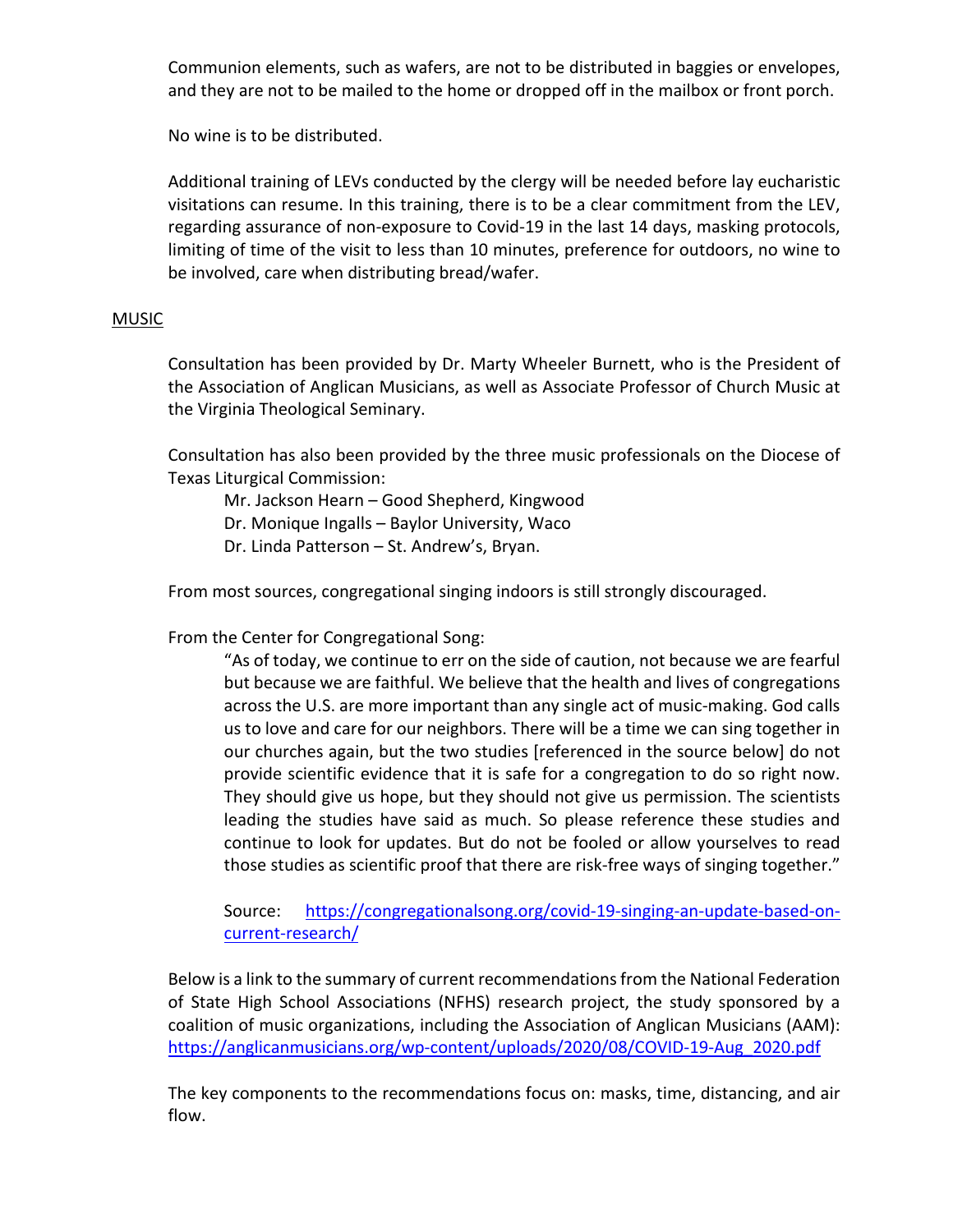As additional results become available, the Association of Anglican Musicians will publish them on their website.

In mid-August, the Hymn Society summarized two recent research studies here: <https://congregationalsong.org/covid-19-singing-an-update-based-on-current-research/>

A takeaway from these two studies seem to confirm that singing is worse than talking, but not as bad as coughing or sneezing.

A second round of results, focusing on aerosol transmission and production, is here: [https://www.nfhs.org/media/4119369/aerosol-study-prelim-results-round-2-final](https://www.nfhs.org/media/4119369/aerosol-study-prelim-results-round-2-final-updated.pdf)[updated.pdf](https://www.nfhs.org/media/4119369/aerosol-study-prelim-results-round-2-final-updated.pdf)

For soloists, choirs, and other musicians, given that our diocese is made up of churches of many different sizes and contexts, a "one size fits all" model might not be in order.

From the AAM updated recommendations mentioned above, singers and speakers should be distanced by being in the middle an imaginary 6 by 6 foot square; in the studies summarized above by the Hymn Society, singers should be distanced more than 12 feet. Distancing of singers can also take into consideration if the musicians are individuals, or members of the same household.

The issue of whether a singer/soloist should be masked may take into account several considerations, such as a very long distance (greater than 15 feet) from others, size of the space, time in the space, and ventilation and air flow.

Now that the weather is cooling down, outside performances and rehearsals by soloists and small choirs are becoming more of an option. Resuming singing within large groups is still a formidable challenge to do safely.

With music in worship, both indoors and outdoors, shorter worship services are better (around 30 minutes). Also, from what has been learned from offering on-line worship, attention spans of worshippers are less than with in-person worship.

With music in worship, both indoors and outdoors, issues of ventilation and air flow are to be taken into consideration.

In our diocese, with masking capabilities, and with a good amount of distancing, and with short spans of time, choir and groups of musicians are already creatively singing and offering their gifts in all sorts of ways: a small choir in an outdoor courtyard, or music offered by singers spaced out more than 15 feet apart, or by a children's choir in a wellventilated porte-cochere outside, or with a soloist situated on a faraway side of the church.

## FORMATION, FELLOWSHIP, COMMUNITY ENGAGEMENT

Bible studies and Formation opportunities